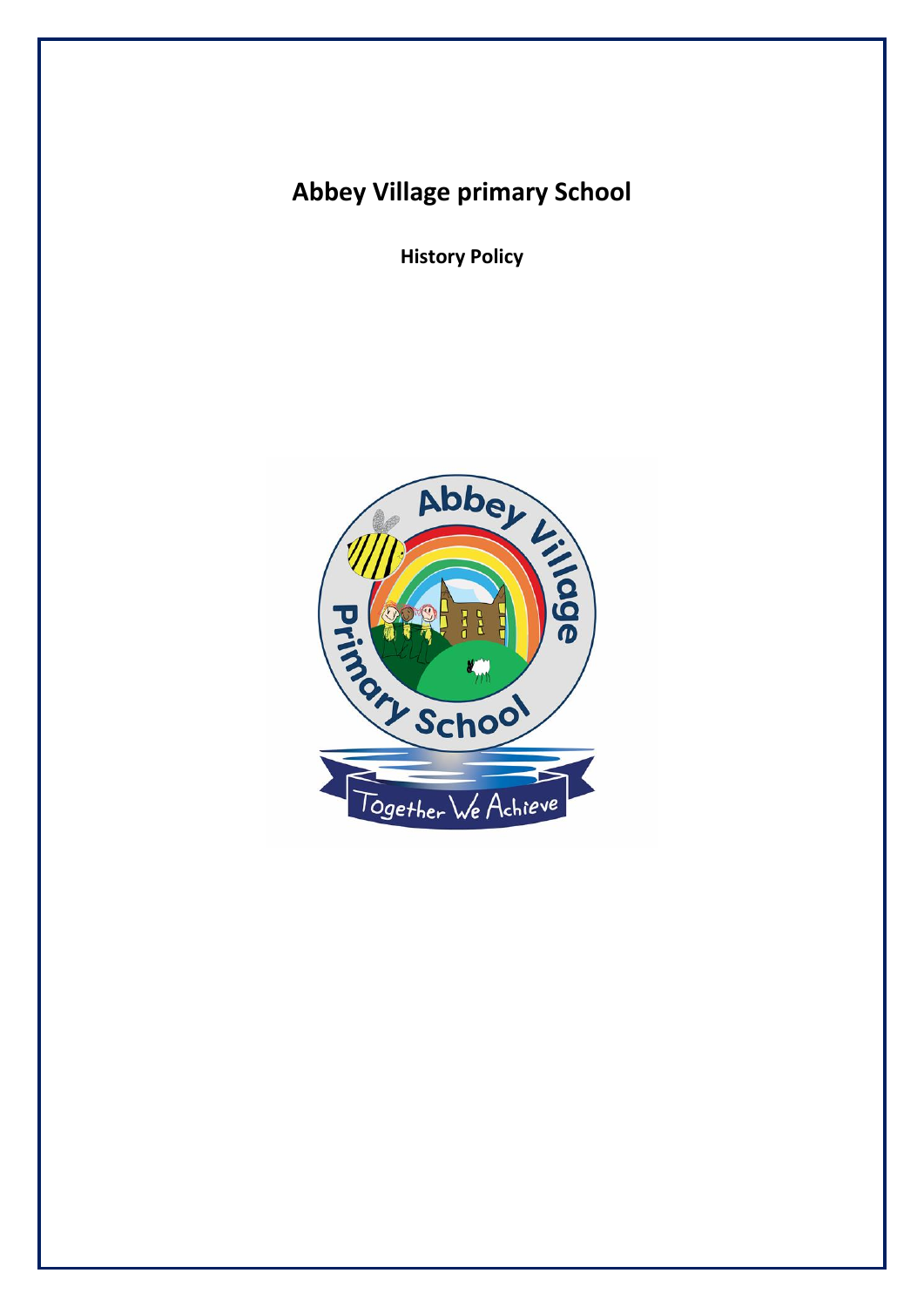## **Abbey Village Primary School**

## **History Policy**

History raises and answers questions about the children's lives and the lives of others. It develops knowledge of important events around the world and gives the children a greater understanding of how over time events have changed the world. Effective History lessons will allow pupils to consider the 'bigger picture' and to explore how periods have overlapped and where cause and effect have come into play. History provides a focus within the curriculum for understanding the world's development. History allows pupils to encounter significant people from before their own birth. It can encourage pupils to think about their own place in the world, their values, and their rights and responsibilities to other people. History can be used very effectively to enhance many other areas of the curriculum including English, British Values, Christian Values, Art and Computing.

### **Aims**

We aim to provide children with an experience of History which is valid, stimulating and informative. We encourage a lively questioning approach, which engages children in developing an interest and curiosity about the past and allows them to consider how these events affect present day and shape our future. Above all, we want all children to develop the skills to become questioning and curious historians. We believe these skills will be beneficial in many other subject areas and indeed as a life skill. At Abbey Village, we strive for each child to be able to:

• develop a curiosity and understanding of events, places and people in a variety of times and environments.

• develop an appreciation of human achievements and aspirations.

• understand the values of our society.

• think critically and be able to support, evaluate and challenge their own and others' views using historical evidence from a range of sources.

• learn about the major issues and events in the history of our own country and of the world and how these events may have influenced one another.

• develop a knowledge of chronology within which the children can organise their understanding of the past. • understand how the past was different from the present and that people of other times and places may have had different values and attitudes from ours.

• distinguish between historical facts and the interpretation of those facts.

• understand that events have a range of causes and that historical explanation is provisional, debatable and sometimes controversial.

Teacher's planning in History is informed by and aligned with the statutory requirements set out in the National Curriculum. Topics of study are set out in long term plans and creative and crosscurricular links are made to other areas of the curriculum, where appropriate. We have mixed-age classes, therefore at both KS1 and KS2 we operate a rolling cycle. In so doing, we ensure that children have complete coverage of the National Curriculum, but do not repeat topics. Teachers use the school's progression in knowledge and skills document and History Key Learning Documents to ensure that there is a progression of skills across year groups in their medium term planning.

Wherever possible the units of work for History are enriched by looking at the History of the local and regional area and how this relates to British and World History.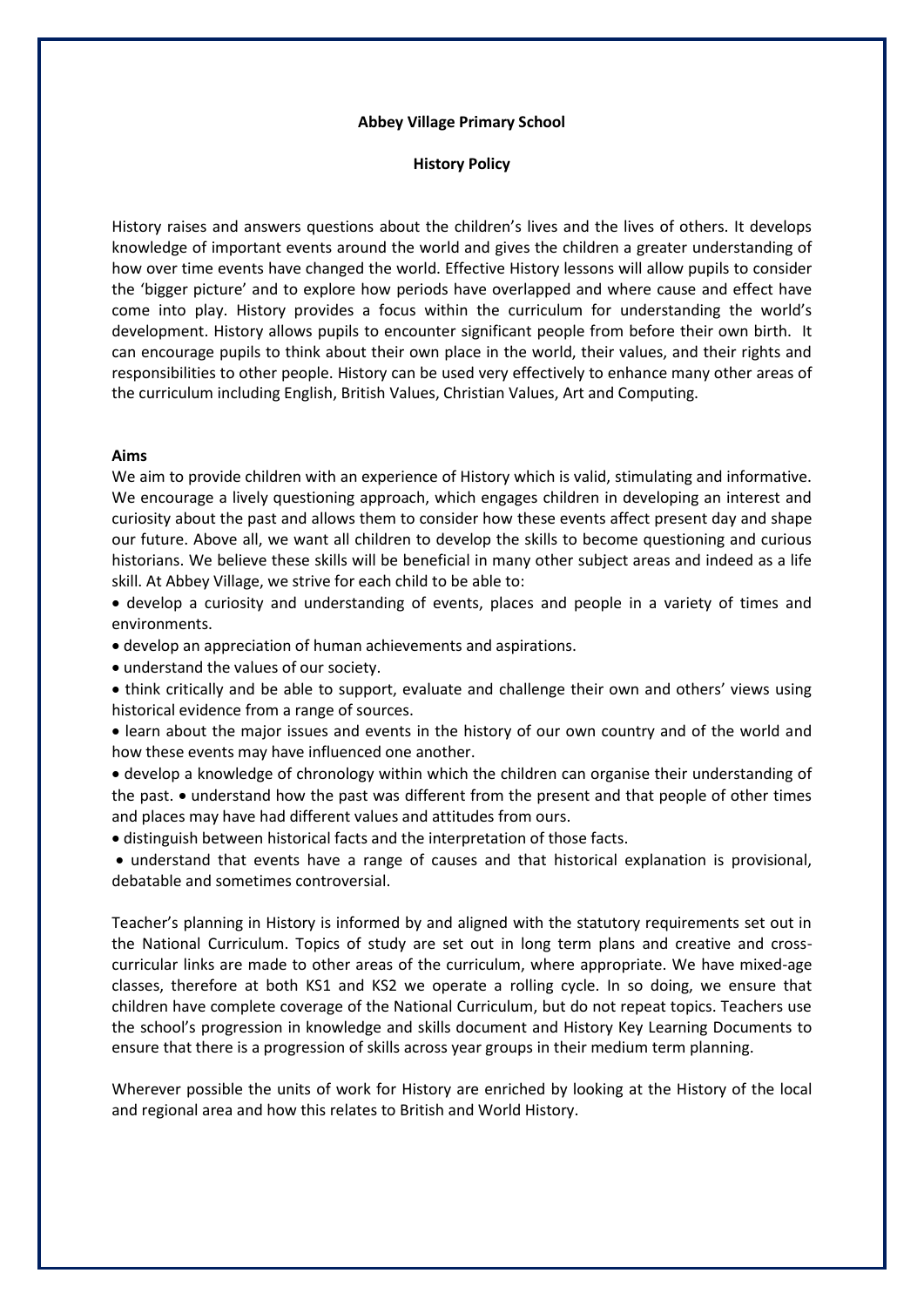# **EYFS**

Early years explore historical themes and content through the Understanding of the World strand of the EYFS curriculum. This involves guiding children to make sense of their physical world and their community through opportunities to explore, observe and find out about people, places and time.

## **KS1**

During Key Stage 1, children begin to develop an awareness of the past, using common words and phrases relating to the passing of time. They start to know where the people and events they study fit within a chronological framework and identify similarities and differences between ways of life in different periods. They demonstrate a growing confidence and accuracy when using commonplace historical vocabulary. Through literacy and drama, children become able to ask and answer questions, choosing and using parts of stories and other sources to show that they know and understand key features of events. Children start to use, and begin to evaluate, some of the ways in which we find out about the past and identify different ways in which it is represented. Children are taught to identify changes within living memory, by examining how toys and entertainment have changed within living memory and what this reveals about changes in national life. Children also investigate events beyond living memory, to develop a growing sense of chronology and awareness of time and changes over time.

# **KS2**

Throughout Key Stage 2, pupils continue to develop a chronologically secure knowledge and understanding of British, local and world history, establishing clear narratives within and across the periods they study. This sense of understanding of chronology will be referred to throughout this Key Stage so that children become secure in their understanding of important historical events and eras, trends over time and develop the appropriate use of historical terms. They should regularly address and sometimes devise historically-valid questions about change, cause, similarity and difference, and significance. Children will learn to select, organise, review and present relevant historical information. Children will begin to understand how our knowledge of the past is constructed from a range of sources and that sources need to be carefully evaluated. A variety of teaching approaches are encouraged:

- Role-play and story-telling.
- Critical analysis and evaluation of sources of evidence.
- Hot seating and a variety of drama techniques such as freeze frames/conscience alley
- Question and answer sessions, discussions and debates
- Use of human timelines.
- Individual and group research and presentations.
- Investigating artefacts, maps, photographs, paintings and other documents as sources of evidence.
- Computing- interactive white board and internet resources, use of augmented reality resources.
- Access to Artefact Loan Boxes and Topic boxes from the Museums Service.
- Fieldwork, visitors and visits to museums and sites of historic interest.

• Links to Special Events e.g. celebrations of local/national importance e.g. 50 years since the Moon landings

### **Assessment**

Assessment for learning is continuous throughout the planning, teaching and learning cycle. Assessment is supported by use of the following strategies:

- Observing children at work, individually, in pairs, in a group and in class.
- Using open ended questions that require children to explain and unpick their understanding.
- Providing effective feedback, including through challenge questions where appropriate.
- Book monitoring of outcomes of work to evaluate the range and balance of work.